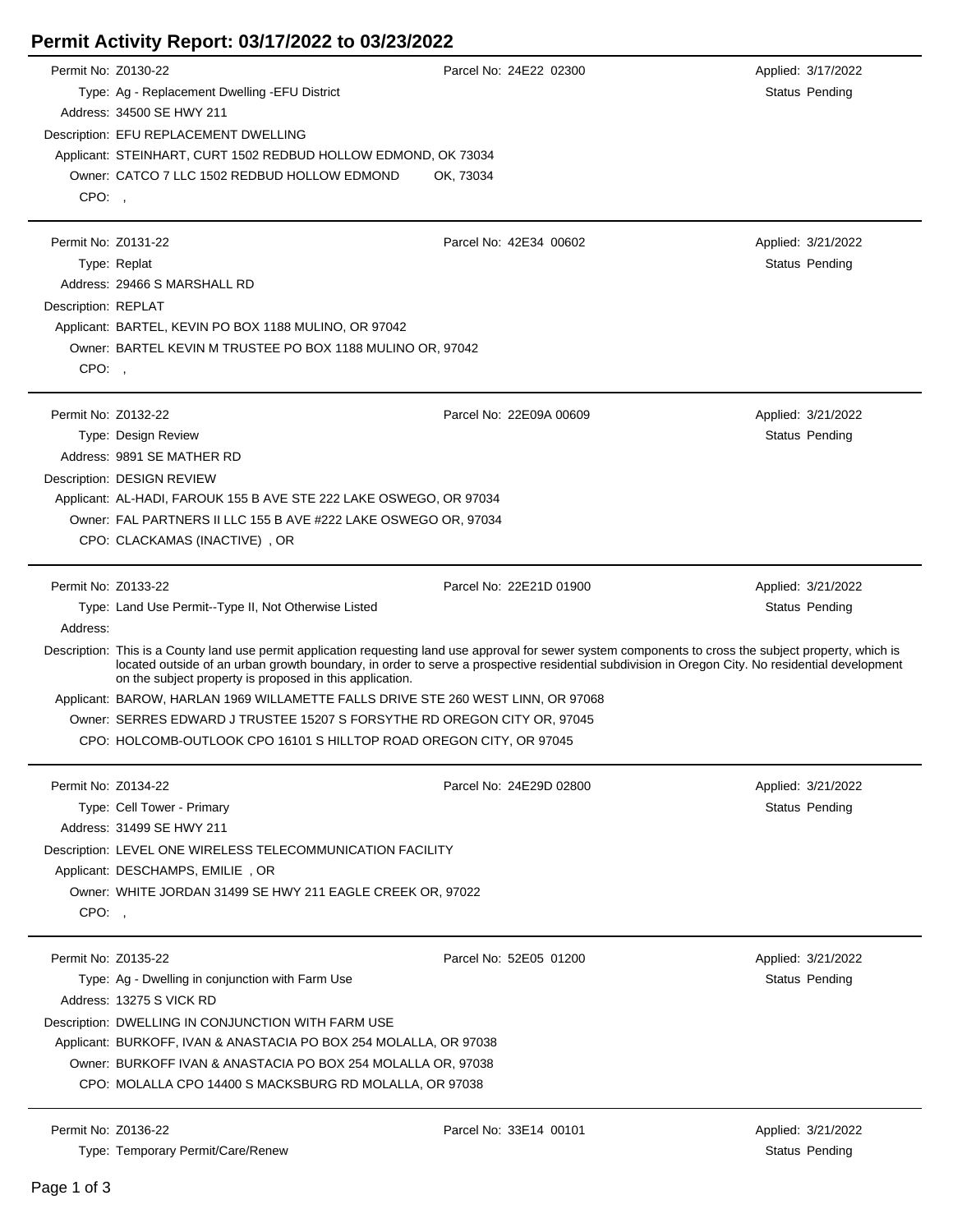## **Permit Activity Report: 03/17/2022 to 03/23/2022**

|                     | Address: 22940 S STORMER RD<br>Description: TEMPORARY DWELLING FOR CARE                                                    |                         |                       |  |
|---------------------|----------------------------------------------------------------------------------------------------------------------------|-------------------------|-----------------------|--|
|                     | Applicant: MORRISON, CLIFFORD 22940 S STORMER RD ESTACADA, OR 97023                                                        |                         |                       |  |
|                     | Owner: MURRIETTA CHRIS B 22940 S STORMER RD ESTACADA OR, 97023                                                             |                         |                       |  |
|                     | CPO: REDLAND-VIOLA-FISCHER'S CPO 19019 S HENRICI RD OREGON CITY, OR 97045                                                  |                         |                       |  |
|                     |                                                                                                                            |                         |                       |  |
| Permit No: Z0137-22 |                                                                                                                            | Parcel No: 52E20 01800  | Applied: 3/21/2022    |  |
|                     | Type: Temporary Permit/Care                                                                                                |                         | Status Pending        |  |
|                     | Address: 33610 S WILHOIT RD                                                                                                |                         |                       |  |
|                     | Description: TEMPORARY DWELLING FOR CARE                                                                                   |                         |                       |  |
|                     | Applicant: AXMAKER, LORRAINE PO BOX 33 MOLALLA, OR 97038                                                                   |                         |                       |  |
|                     | Owner: AXMAKER LORRAINE 33610 S WILHOIT RD MOLALLA<br>OR, 97038<br>CPO: MOLALLA CPO 14400 S MACKSBURG RD MOLALLA, OR 97038 |                         |                       |  |
|                     |                                                                                                                            |                         |                       |  |
| Permit No: Z0138-22 |                                                                                                                            | Parcel No: 22E33BD00300 | Applied: 3/23/2022    |  |
|                     | Type: Temporary Permit/Care/Renew                                                                                          |                         | Status Pending        |  |
|                     | Address: 17597 S HOLLY LN                                                                                                  |                         |                       |  |
|                     | Description: TEMPORARY DWELLING FOR CARE RENEWAL                                                                           |                         |                       |  |
|                     | Applicant: SCHNEIDER, RUSSELL 17597 S HOLLY LN OREGON CITY, OR 97045                                                       |                         |                       |  |
|                     | Owner: SCHNEIDER RUSSELL A 17597 S HOLLY LN OREGON CITY OR, 97045                                                          |                         |                       |  |
|                     | CPO: HOLCOMB-OUTLOOK CPO 16101 S HILLTOP ROAD OREGON CITY, OR 97045                                                        |                         |                       |  |
|                     |                                                                                                                            |                         |                       |  |
| Permit No: Z0139-22 |                                                                                                                            | Parcel No: 34E03 00704  | Applied: 3/23/2022    |  |
|                     | Type: Temporary Permit/Care<br>Address: 35005 SE HORSESHOE DR                                                              |                         | Status Pending        |  |
|                     |                                                                                                                            |                         |                       |  |
|                     | Description: TEMPORARY DWELLING FOR CARE<br>Applicant: TRAGER, GEORGE 35003 SE HORSESHOE DR EAGLE CREEK, OR 97022          |                         |                       |  |
|                     | Owner: TRAGER GEORGE TRUSTEE 35003 SE HORSESHOE DR EAGLE CREEK OR, 97022                                                   |                         |                       |  |
|                     | CPO: EAGLE CREEK-BARTON CPO,                                                                                               |                         |                       |  |
|                     |                                                                                                                            |                         |                       |  |
| Permit No: Z0140-22 |                                                                                                                            | Parcel No: 12E26BA00201 | Applied: 3/23/2022    |  |
|                     | Type: Construction Management Plan                                                                                         |                         | <b>Status Pending</b> |  |
|                     | Address: 8521 SE 132ND AVE                                                                                                 |                         |                       |  |
|                     | Description: CONSTRUCTION MANAGEMENT PLAN                                                                                  |                         |                       |  |
|                     | Applicant: STANISEL, ALEXANDER 12473 SE CENTRAL PARK CT HAPPY VALLEY, OR 97086                                             |                         |                       |  |
|                     | Owner: STANISEL ALEXANDER & GIORGIANA 8521 SE 132ND AVE HAPPY VALLEY OR, 97086                                             |                         |                       |  |
| CPO:,               |                                                                                                                            |                         |                       |  |
|                     | Permit No: ZPAC0042-22                                                                                                     | Parcel No: 12E28CD01300 | Applied: 3/23/2022    |  |
|                     | Type: Zone Change                                                                                                          |                         | Status Pending        |  |
|                     | Address: 10165 SE 92ND AVE                                                                                                 |                         |                       |  |
|                     | Description: PRE APPLICATION FOR ZONE CHANGE & PARTITION                                                                   |                         |                       |  |
|                     | Applicant: MATTSON, GARRETT 11222 SE MAIN ST #220137 MILWAUKIE, OR 97269                                                   |                         |                       |  |
|                     | Owner: SHILL DIANA J TRUSTEE 23474 S RIDGE RD BEAVERCREEK OR, 97004                                                        |                         |                       |  |
| CPO:,               |                                                                                                                            |                         |                       |  |
|                     |                                                                                                                            |                         |                       |  |
|                     | Permit No: ZPAC0043-22                                                                                                     | Parcel No: 33E13 02000  | Applied: 3/23/2022    |  |
|                     | Type: Other                                                                                                                |                         | Status Pending        |  |
|                     | Address: 20189 S SPRINGWATER RD                                                                                            |                         |                       |  |
|                     | Description: PRE APPLICATION FOR NONCONFORMING USE                                                                         |                         |                       |  |
|                     | Applicant: GATES, JOHN PO BOX 1716 OREGON CITY, OR 97045                                                                   |                         |                       |  |